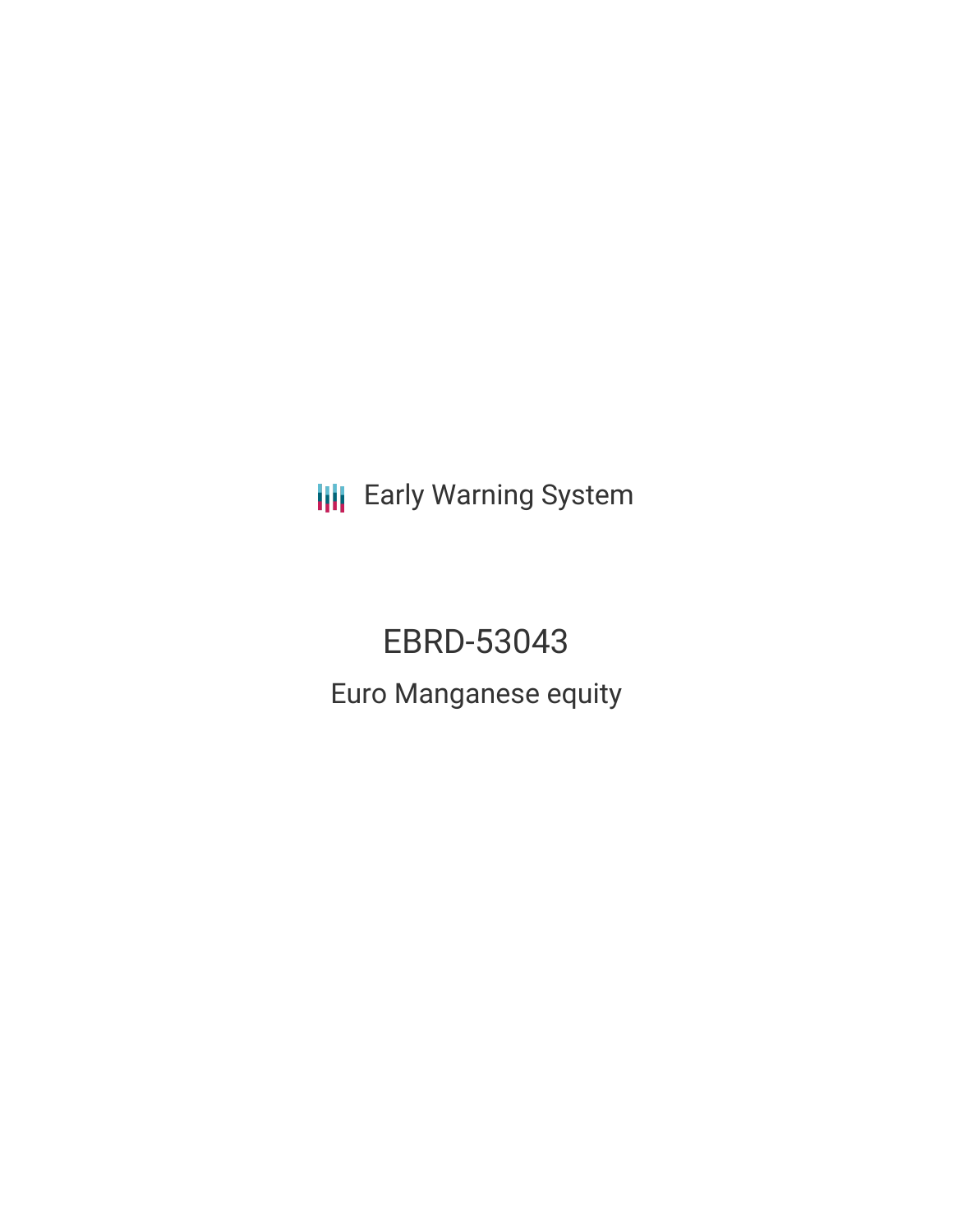

# **Quick Facts**

| <b>Countries</b>               | Czech Republic                                          |
|--------------------------------|---------------------------------------------------------|
| <b>Financial Institutions</b>  | European Bank for Reconstruction and Development (EBRD) |
| <b>Status</b>                  | Approved                                                |
| <b>Bank Risk Rating</b>        | B                                                       |
| <b>Voting Date</b>             | 2021-12-07                                              |
| <b>Borrower</b>                | Euro Manganese inc.                                     |
| <b>Sectors</b>                 | Mining                                                  |
| <b>Investment Type(s)</b>      | Equity                                                  |
| <b>Investment Amount (USD)</b> | $$6.60$ million                                         |
| <b>Project Cost (USD)</b>      | \$21.04 million                                         |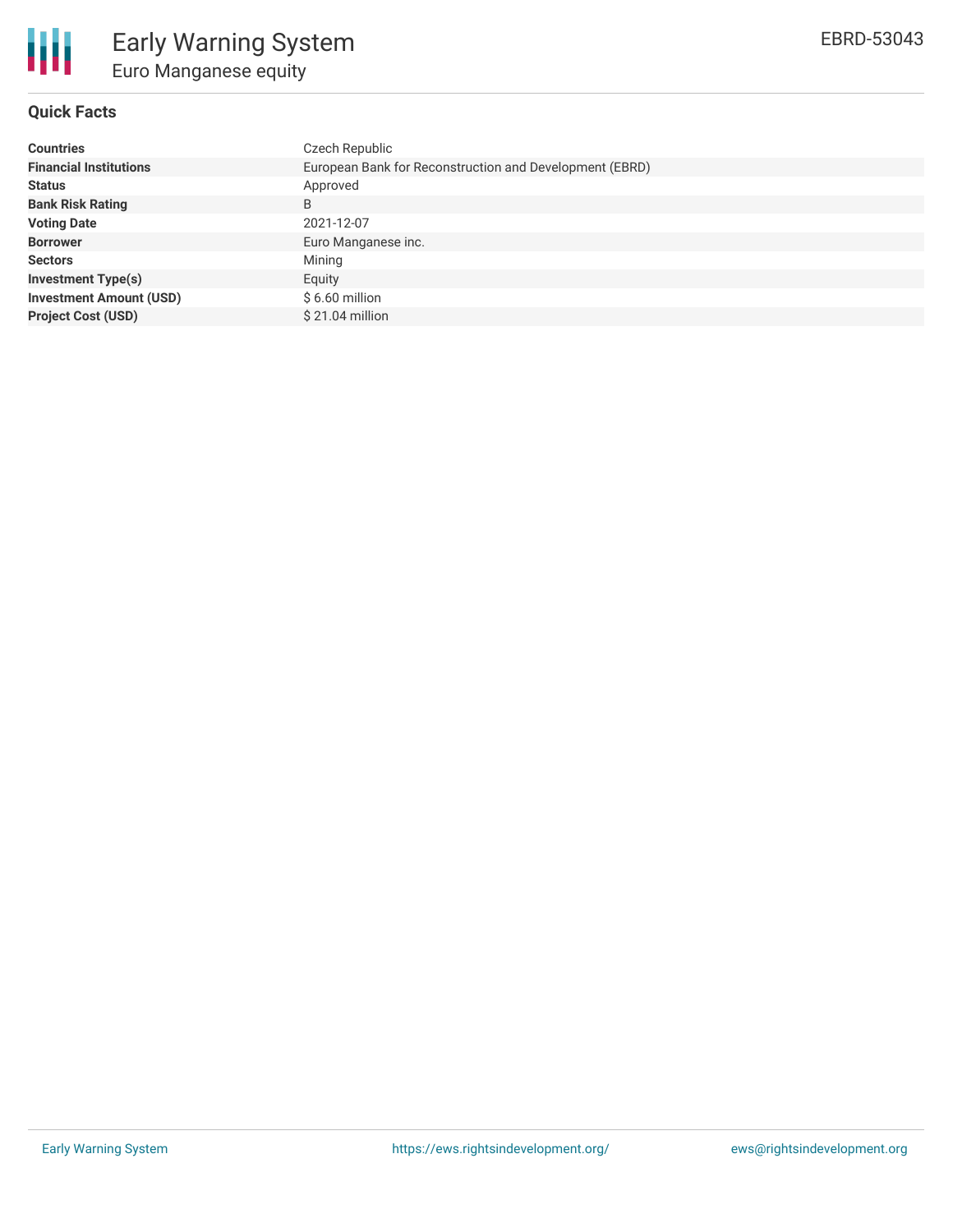

## **Project Description**

According to the bank website,this project consists in an equity investment into Euro Manganese ("EMG") in exchange for a minority stake in the Company. The proceeds of the EBRD's investment will be passed on to EMG's subsidiary in the Czech Republic for the purpose of completing a Feasibility Study and building / operating a demonstration plant for the reprocessing of historic mine tailings at the Chvaletice deposit. The Project is a flagship project that will meet some of the rapidly increasing demand for high-purity manganese in Europe and offer a local and reliable supply to European battery manufacturers.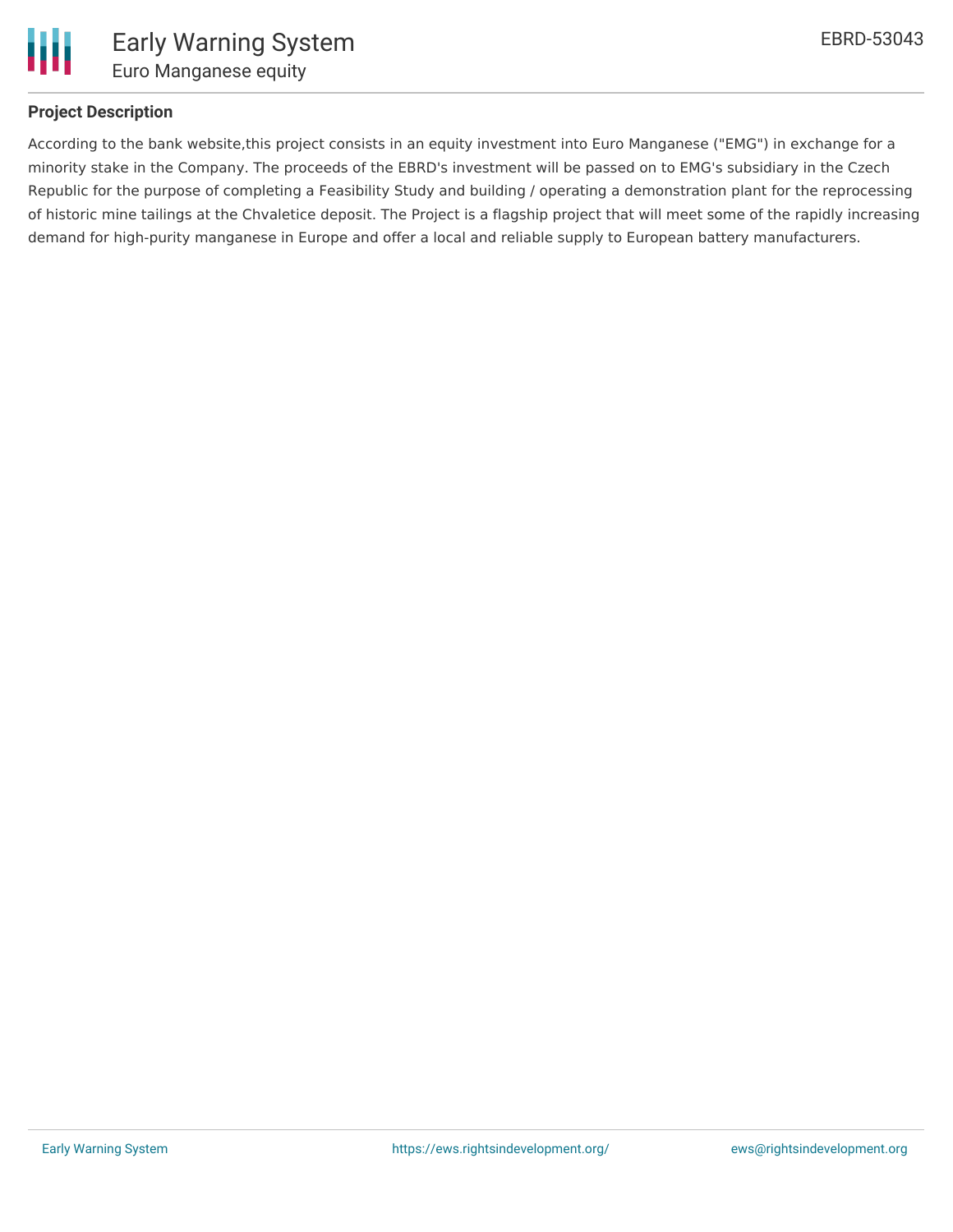

### **Investment Description**

European Bank for Reconstruction and Development (EBRD)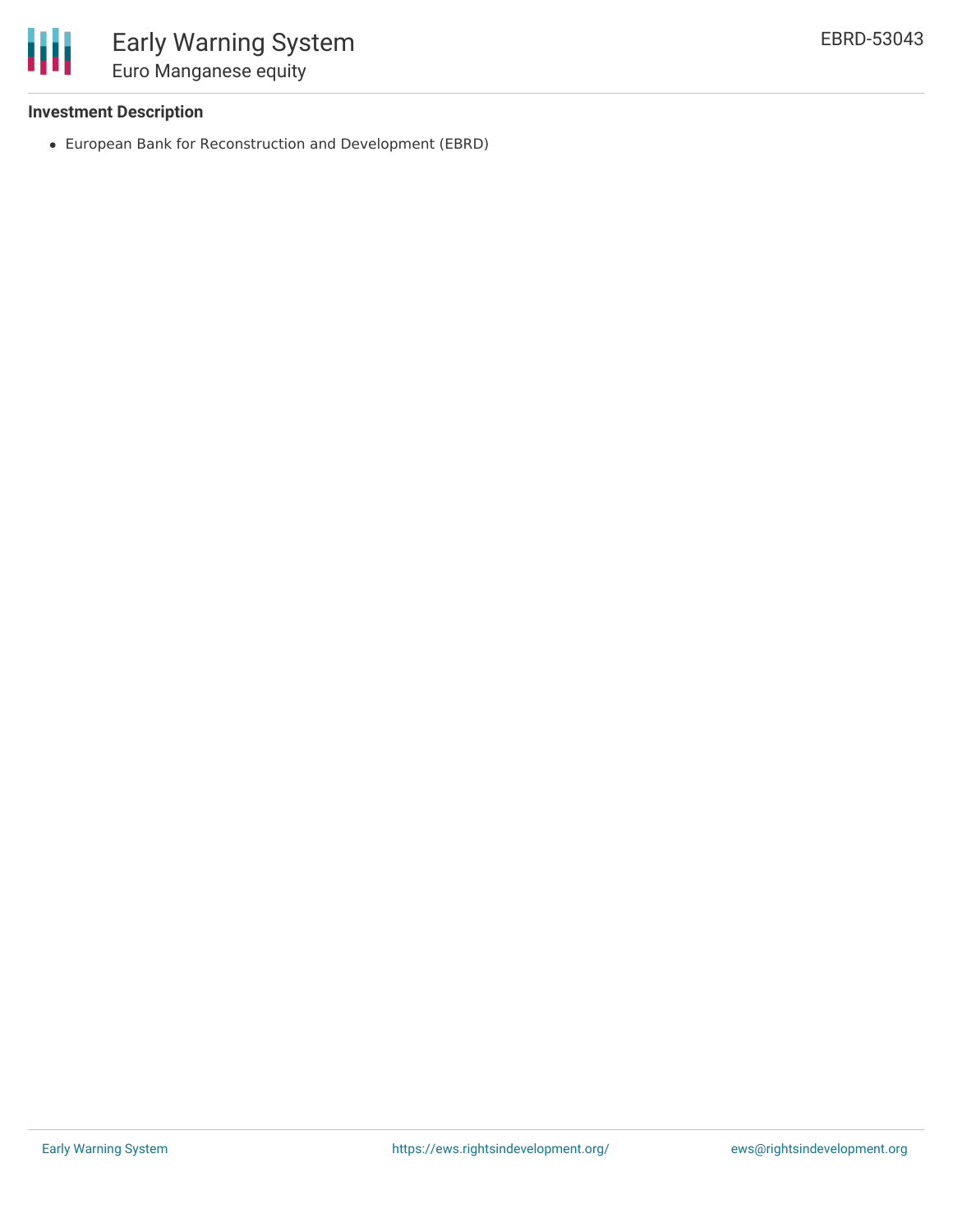

| <b>Private Actor 1</b> | <b>Private Actor</b><br>1 Role | <b>Private Actor</b><br>l Sector | <b>Relation</b>          | <b>Private Actor 2</b> | <b>Private Actor</b><br>2 Role | <b>Private Actor</b><br>2 Sector |
|------------------------|--------------------------------|----------------------------------|--------------------------|------------------------|--------------------------------|----------------------------------|
|                        |                                |                                  | $\overline{\phantom{0}}$ | Euro Manganese Inc.    | Client                         | -                                |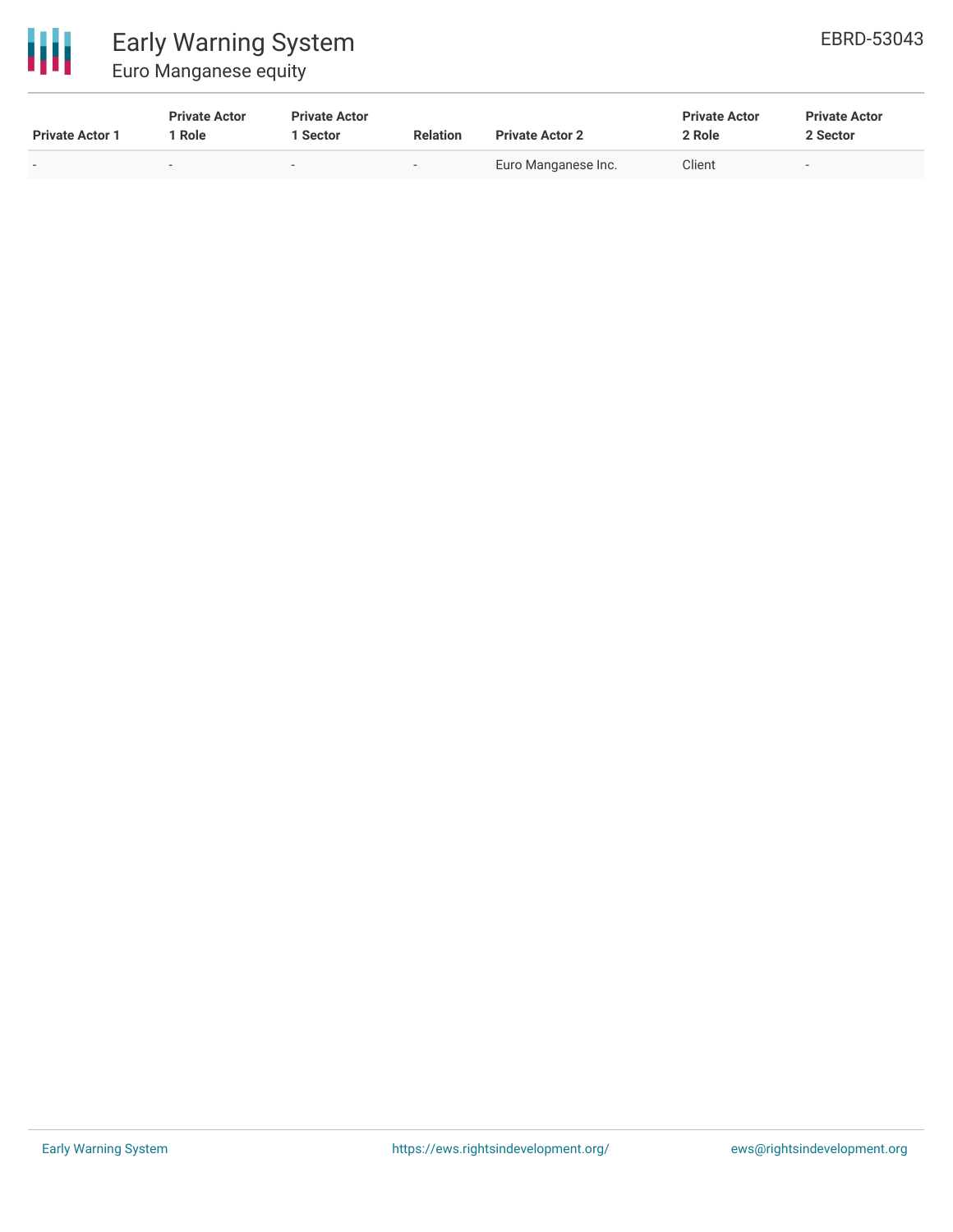

# **Contact Information**

COMPANY CONTACT INFORMATION

General Contactinfo@mn25.ca+1 (604) 681-1010https://www.mn25.ca/709 700 West Pender Street, Vancouver, BC, V6C 1G8, Canada

### ACCESS TO INFORMATION

You can request information by emailing: accessinfo@ebrd.com or by using this electronic form: https://www.ebrd.com/eform/information-request

#### ACCOUNTABILITY MECHANISM OF EBRD

The Project Complaint Mechanism (PCM) is the independent complaint mechanism and fact-finding body for people who have been or are likely to be adversely affected by an European Bank for Reconstruction and Development (EBRD)-financed project. If you submit a complaint to the PCM, it may assess compliance with EBRD's own policies and procedures to prevent harm to the environment or communities or it may assist you in resolving the problem that led to the complaint through a dialogue with those implementing the project. Additionally, the PCM has the authority to recommend a project be suspended in the event that harm is imminent.

You can contact the PCM at: pcm@ebrd.com or you can submit a complaint online using an online form at: http://www.ebrd.com/eform/pcm/complaint\_form?language=en

You can learn more about the PCM and how to file a complaint at: http://www.ebrd.com/work-with-us/project-finance/projectcomplaint-mechanism.html